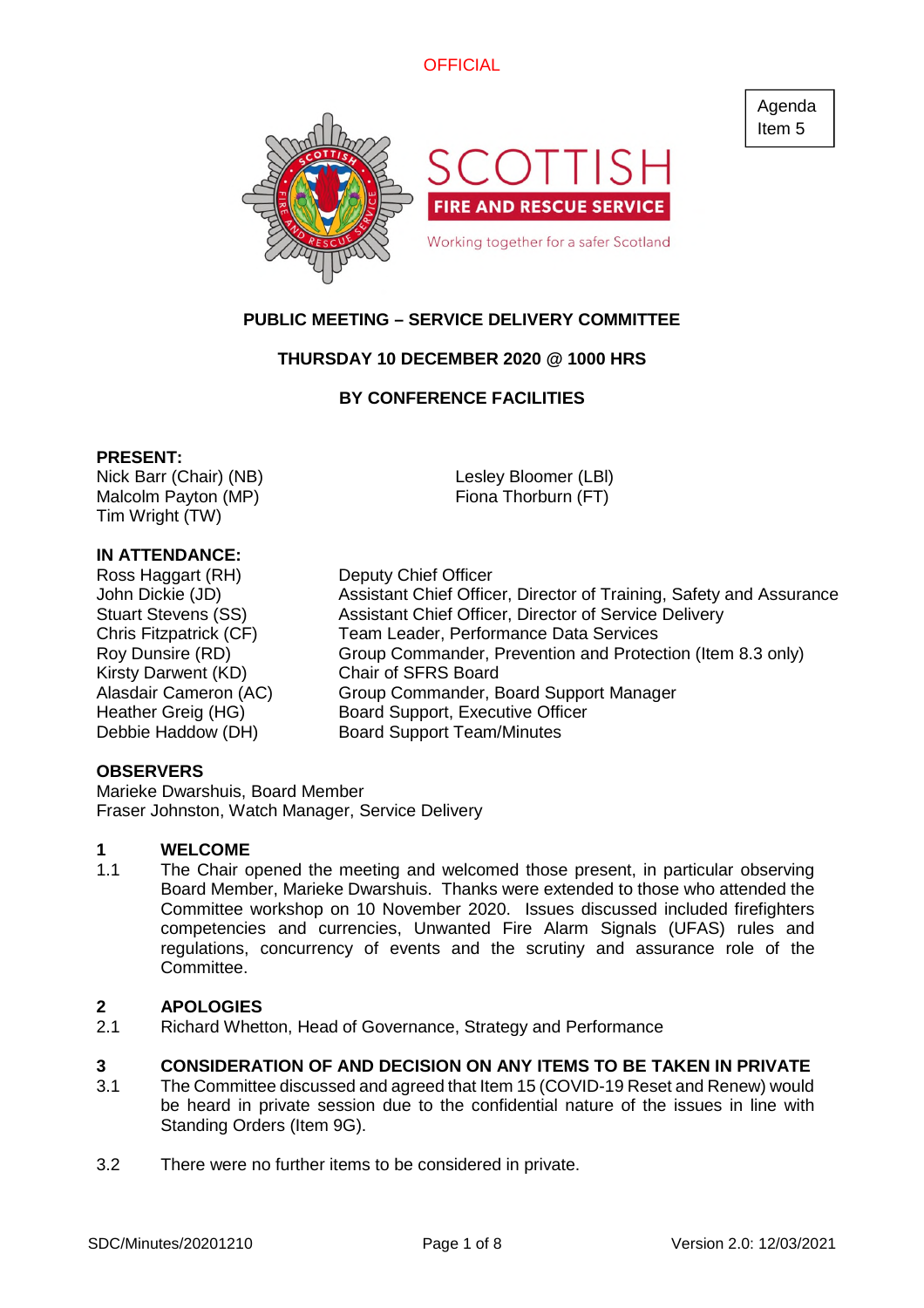## **4 DECLARATION OF INTERESTS**

4.1 None

## **5 MINUTES OF PREVIOUS MEETING: 17 SEPTEMBER 2020**

5.1 The following amendment were noted and agreed:

Apologies - Paul Stewart to be removed as not required to attend.

Paragraph 8.2.5 to be amended to read *"..consideration to be given whether it was possible to look at identifying the relevant criticality of recommendations."* instead of *"..consideration to be given on providing further information on the grading of recommendations.".*

Paragraph 8.2.7 to be amended to read *"..Health and Safety Improvement Plans .."* instead of *".. Health and Safety Implementation Plans ..".*

Paragraph 8.3.3 to be amended to read *"..retro-fitted .."* instead of *".. retro-applied ..".*

#### 5.2 **Subject to the above amendments, the minutes of the meeting held on 17 September 2020 were approved as a true record of the meeting.**

#### **6 ACTION LOG**

6.1 There were no outstanding open actions to report.

## **7 SERVICE DELIVERY UPDATE**

- 7.1 RH presented the update report detailing relevant matters from a SFRS service delivery perspective and highlighted the following key areas:
	- Reporting period 3 September -26 November 2020 with caveat that work may have commenced prior to and continues outwith this period.
	- Service Delivery Directorate section reports on the main functions Prevention and Protection, Response and Resilience and Service Delivery areas.
	- Training, Safety and Assurance section reports on Operational Assurance, Operational Training and Command and Control Futures Project.
	- Implications of COVID and concurrent events.
- 7.2 In relation to the suite of Operational Availability Management documents developed to supersede the SFRS Appliance Withdrawal Strategy, SS stated that this now includes the option for withdrawal of specialist resources/capabilities. This would be applied in a strategic manner to manage availability and provide a framework for managers/Operations Control to adhere to. SS reminded the Committee of the recall to duty process should the need arise.
- 7.3 SS stated his intention to submit the findings and outcomes of the Strategic Review of Response and Resilience to the next meeting (March 2021) for information following approval by the Senior Management Board/Strategic Leadership Team.
- 7.4 Due to ongoing consultation and in line with Standing Orders (Item 9F), it was agreed that an update on the review of Local Senior Officer structure would be provided in the private session.
- 7.5 In relation to the Emergency Service Mobile Communication Programme (ESMCP), SS confirmed that this was UK central government project, in conjunction with devolved administrations, and the business case was currently being revised. SS stated that the Service had commenced preparations for this major project, including the convening of the ESMCP project board, in anticipation of UK governments notification.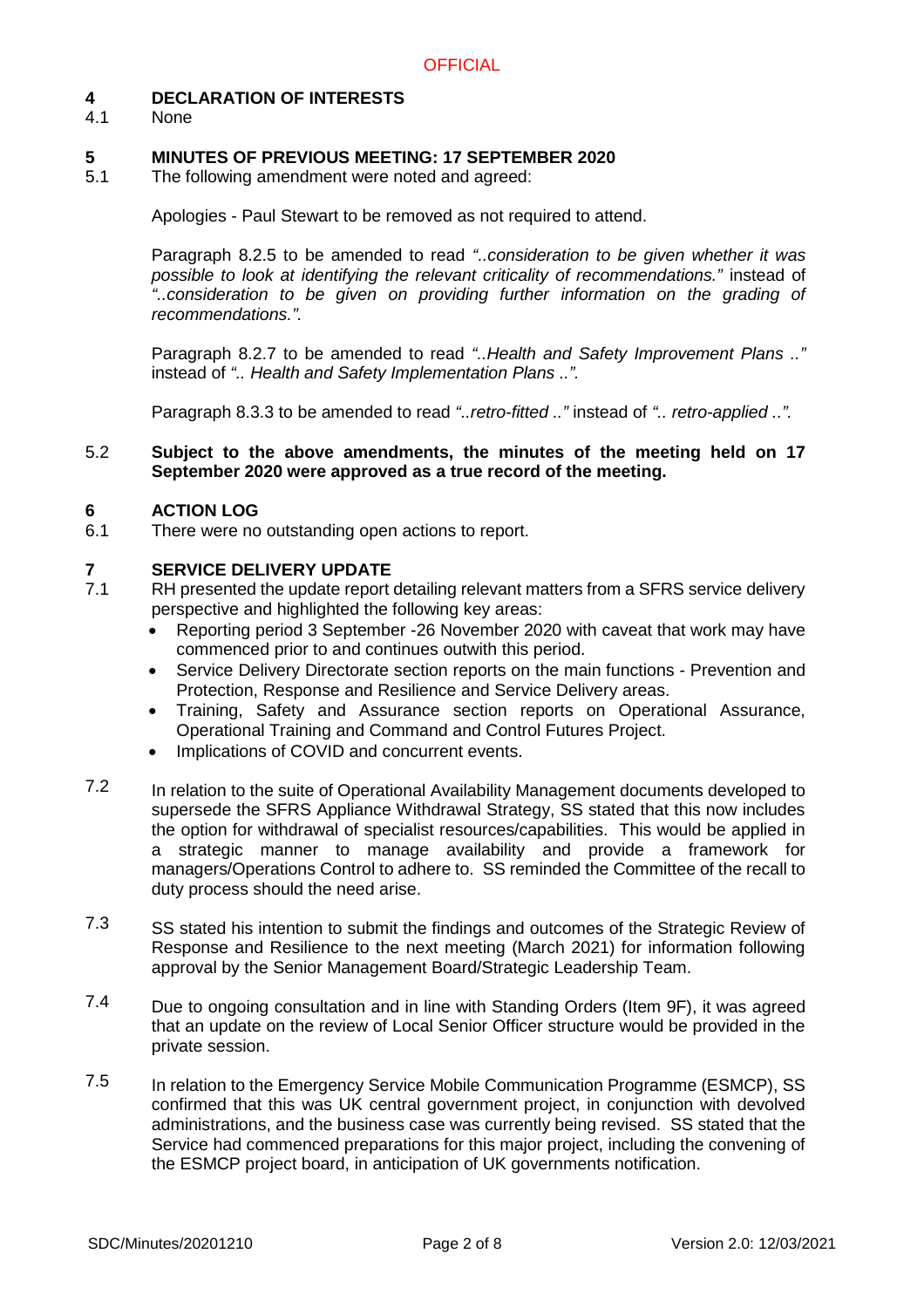- 7.6 JD confirmed that, in terms of the Airwave platform, there was no impact on the Command and Control Future Project as Airwave would remain in place until ESMCP was available.
- 7.7 SS reminded the Committee that the '*Make the Call'* campaign was launched on all social, radio and tv platforms and had secured additional funding to extend the campaign throughout the winter period.
- 7.8 The Committee requested an update on the virtual delivery of the Youth Volunteer Scheme. SS confirmed that the feedback continued to be positive with good levels of engagement and support being maintained especially during the bonfire period. SS stated that following the initial rollout and evaluation of same, the ambition would be to expand and develop the scheme.
- 7.9 SS reminded the Committee of the recent positive engagement with Public Health Scotland in relation to consistently applying Test and Protect processes across Scotland. The Service continues to engage with Public Health Scotland to ensure this position continues.
- 7.10 It was confirmed that the Operational Assurance Thematic Audit of Operational Discretion was carried out by the Operational Assurance team, who are independent from the Service Delivery team.
- 7.11 **The Committee scrutinised the report.**

## **8 SERVICE DELIVERY PERFORMANCE REPORTING**

## **8.1 Quarterly Performance Report for Q2 2020-21**

- 8.1.1 SS introduced CF to the Committee, who presented the performance report for quarter 2, highlighted with following key areas:
	- Format continues to be revised to improve presentation of data.
	- Number of incidents reduced by 8% from previous quarter and 3% on the 3-year average.
	- Following further analysis, the notable increase in deliberates fires in the North Service Delivery Area (SDA) (up 33%) statement was retracted. Analysis of data for the previous 6 years, revealed that Q2 2019/20 recorded the lowest number of incidents. This subsequently impacted on the analysis of the current Q2 data which was shown to be in line the previous 6 years.
	- Decrease in accidental dwellings fire and casualties.
	- Increase in accidental dwelling fire fatalities.
	- Increase in high severity accidental dwelling fires on the three-year average, however both East and North SDAs reported fewer high severity fires in Quarter 1 and the previous Quarter 2 (2019/20).
	- Decrease in accidental non-domestic fires, RTC and UFAS.
	- Decrease in calls to assist other agencies and effect entry/exit on previous years figures. However, the 3 year average figures for effecting entry/exits indicates an increase and indicates no change for assist other agencies.
	- Home Fire Safety Visits (HFSV) decreased from previous years.
	- Number of hydrant inspections were increasing but were still lower than previous year due to the current restrictions.
	- Wholetime Availability (99%) and RDS Availability (72%)
	- Figures for total working days lost both short and long-term absences.
	- Increase in Call Handling and Response Times. Further analysis to be undertaken to identify reasons for this increase. It was noted that additional call challenging questions may be attributing factor.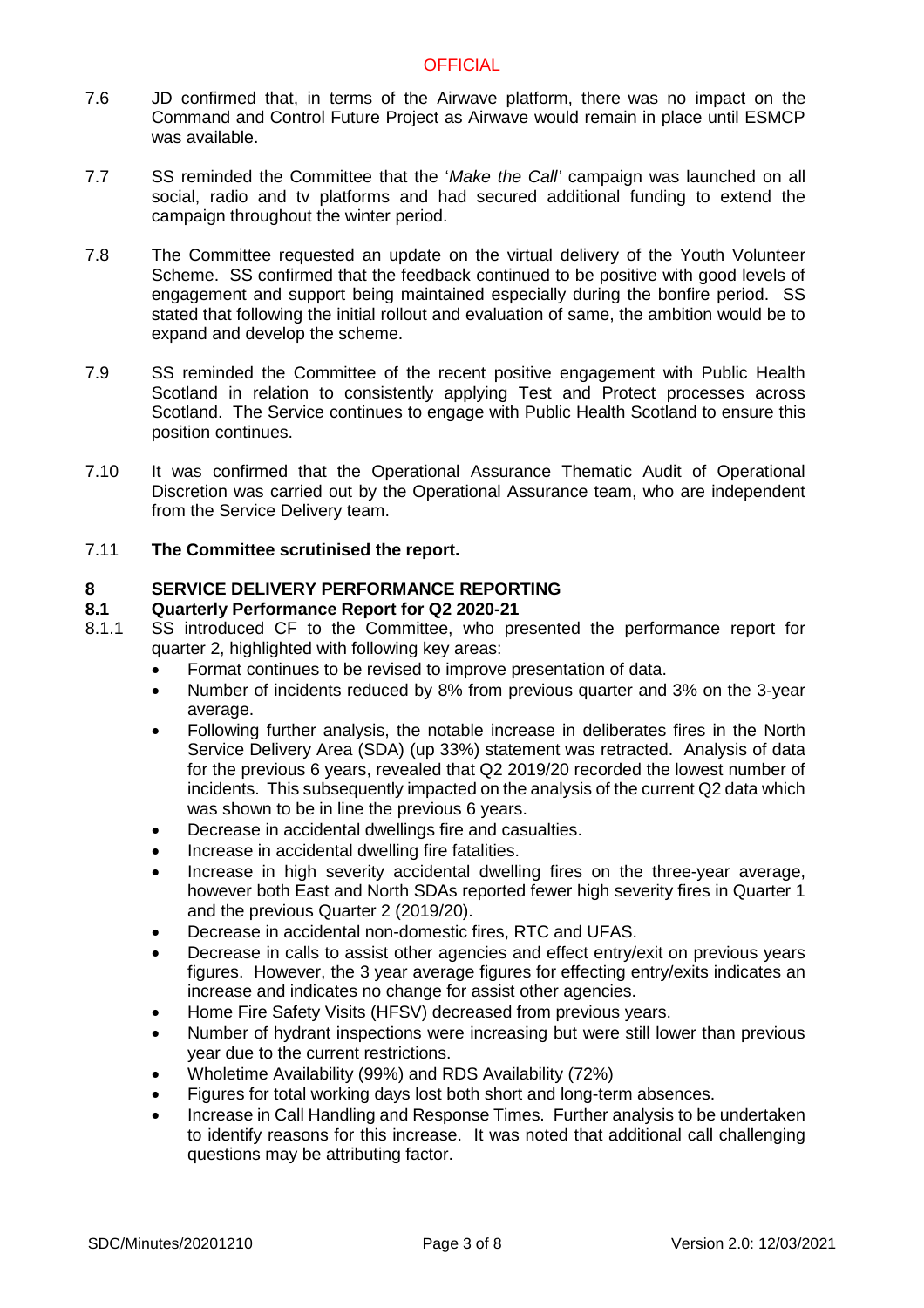- 8.1.2 In relations to hydrant inspections, it was noted that during the early stages of the pandemic hydrant operatives were unable to undertake their duties. Further discussion and consideration to be given to revisit the operational risk regarding hydrants.
- 8.1.3 In relation to fire safety enforcement work, SS stated that there were several factors such as varying numbers of officers and competency levels, undertaking operational duties, shielding, etc which would impact on the differing level so audits carried out within the individual areas.
- 8.1.4 In relation to the increased call handling/response times in the North SDA, CF indicated that this could be attributed to non-addressable incidents which could be difficult to locate accurately. SS reminded the Committee of the spate conditions experienced during Quarter 2, which would have resulted in increased calls received and calls being stacked.
- 8.1.5 The Committee queried the number of incidents recorded in the West SDA for Quarter 2. SS confirmed that the figure (10,777) was accurate and were coincidentally the same as Quarter 1.
- 8.1.6 AC indicated that the performance management framework would be discussed at the Committee Workshop and Board Strategy Day in February 2021.

#### 8.1.7 **The Committee scrutinised the report.**

#### **8.2 HMFSI Action Plan Updates**

- 8.2.1 RH presented the report to the Committee to provide an update on the following audit and inspection action plans:
	- Fire Safety Enforcement (FSE) 94% complete
	- Local Area Inspection National Recommendations 63% complete (rolling action plan)
	- Management of Fleet and Equipment 95% complete
	- Provision of Operational Risk Information 91% complete
- 8.2.2 The action plans were previously submitted to the Senior Management Board's September and October meetings and progress had continued to be made since.
- 8.2.3 Within the covering report, typographical errors relating to appendices numbering were noted and amended post meeting.
- 8.2.4 Fire Safety Enforcement (FSE) Action Plan The Committee were informed that the Local Enforcement Delivery Plans were publicly available on the SFRS website and details the methodology used for the Fire Safety Enforcement Policy Framework.
- 8.2.5 The Committee commented on the due dates which had past and questioned whether these should be revised to provide reassurance of the expected closure. RH noted the reasons for not adjusting the original due dates, however, it was agreed that additional narrative providing an anticipated completion date would be included.
- 8.2.6 The Committee commented on the timing of action plan updates being brought forward. RH confirmed that SMB meet monthly, however reporting on individual action plans are staggered to ensure the volume of business was appropriate and manageable. RH further confirmed that the action plans presented to the Committee were the most up to date versions, as submitted to the SMB.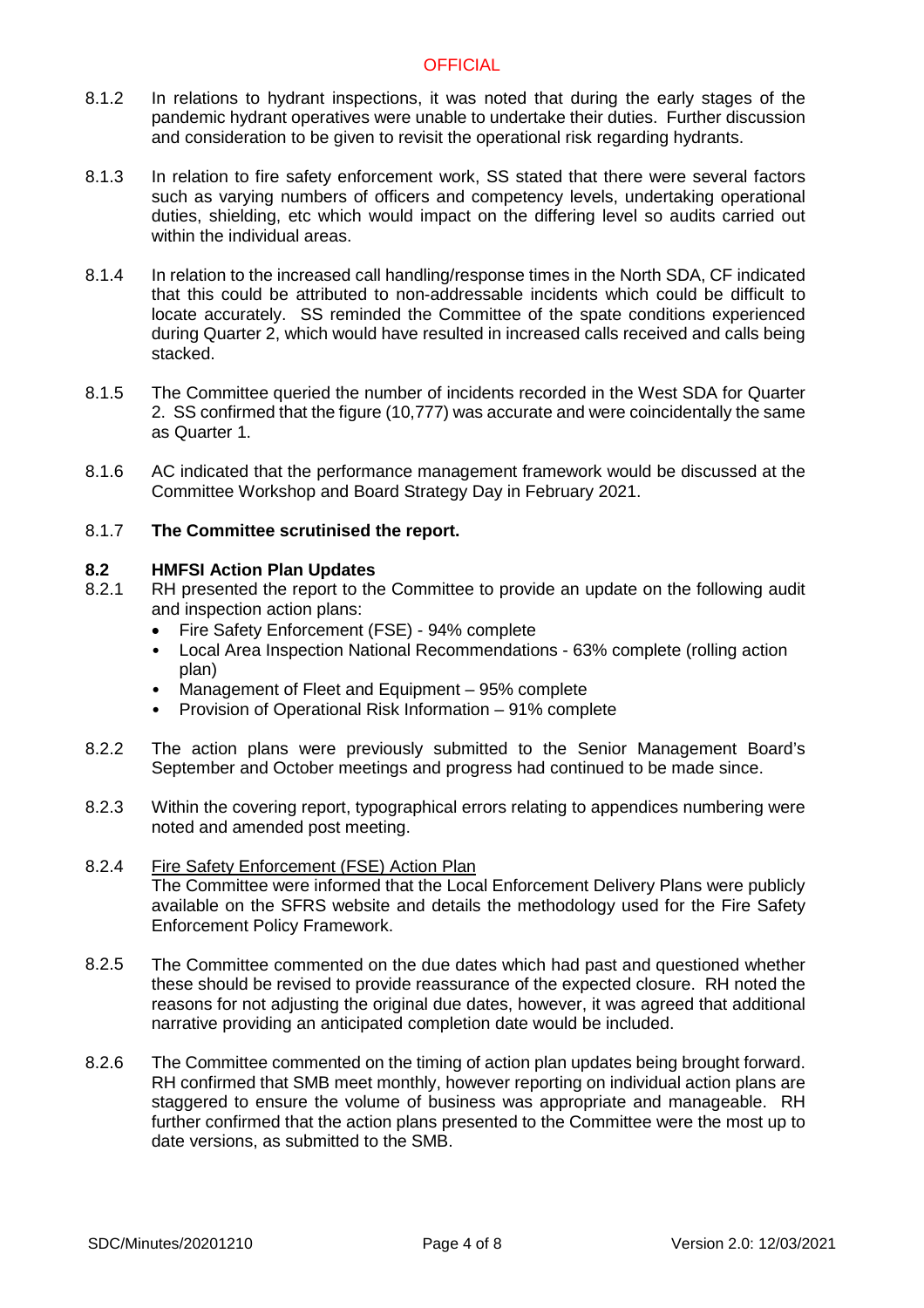#### 8.2.7 Management of Fleet and Equipment Action Plan

The Committee commented on the new suite of KPIs (Rec 15) which would form part of the consideration for the Board's set and whether to include some KPIs from fleet service. AC to feedback to Director of Strategic Planning, Performance and Communications/Head of Governance, Strategy and Performance.

8.2.8 The Committee were informed that the Wi-Fi upgrade (Rec 21) formed part of the ICT work programme and there were no specific issues of note.

8.2.9 It was noted that the update provided for Recommendation 26 (movement of vehicles) was incorrect and this would reviewed/amended.

## Provision of Operational Risk Information Action Plan 4

8.2.10 It was confirmed that the Wi-Fi connectivity (Rec 7) was an external infrastructure issue and were given reassurance that internal processes were in place to ensure that the operational data remained up to date.

## 8.2.11 **The Committee noted the report.**

#### 8.3 8.3.1 **UNWANTED FIRE ALARM SIGNALS (UFAS) REVIEW PROJECT – UPDATE REPORT**

SS introduced RD who presented a report to the Committee to provide an update on the work that has been undertaken, to take forward the recommendations contained within the UFAS Stocktake Review Report. The following key areas were highlighted:

- Establishment of UFAS Project Board which is chaired by Head of Service Ali Perry.
- Two working groups established to progress recommendations Recommendation for Improvement Working Group (RIWG) and Recommendation for Change Working Group (RCWG).
- RIWG Six recommendations complete and remaining 7 recommendations were currently on track for completion.
- Five-stage process developed for assessing viable options for responding to AFA's with shortlisted options being approved by the Strategic Leadership Team (27 November 2020).
- Overview of key milestones and option appraisals process, planning commenced for staff and stakeholder engagement event to identify benefits and risk associated with each option.
- Detailed assessment of option will be submitted for decision to the Strategic Leadership Team (March 2021) and thereafter to the full Board (June 2021).
- Original timeline extended by 2 months to allow additional time to plan stakeholder engagement and public consultation events.
- 8.3.2 RD informed the Committee that a stakeholder mapping exercise was undertaken in conjunction with Comms & Engagement. This event focused on the key influence /interest stakeholders including key members of staff, ie UFAS champions, Operations Control, Station/Watch based personnel, etc, dutyholders and professional bodies. Draft communications had been prepared and would be issued prior to the holiday period. Further information pack/questionnaire to be circulated early January 2021.
- 8.3.3 The Committee requested that consideration be given to providing more detailed data on UFAS statistics and how the Committee would be able to monitor progress against any improvement recommendations arising from the UFAS project.
- 8.3.4 The Committee commented on the 5 bulletpoints detailing the overall aim of the options appraisal and suggested these be reviewed. RD noted that the 5 bulletpoints were used as the assessment criteria for shortlisting the option and would give consideration to amending the terminology, if deemed appropriate.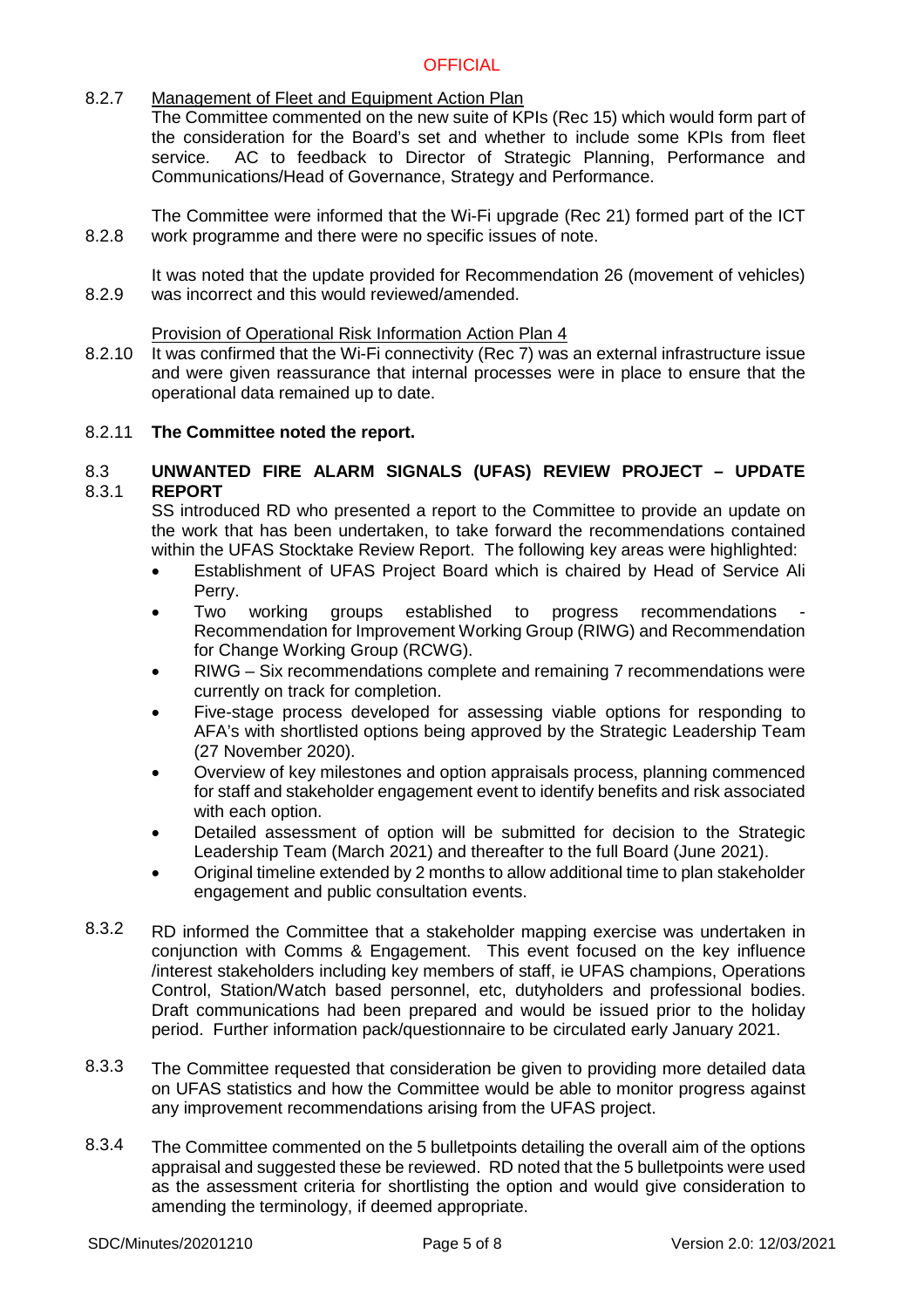8.3.5 Under the key strategic implication Workforce section, the Committee commented on the statement that the options would release capacity for personnel to be available for other duties and suggested the wording "other duties" should be strengthened. SS confirmed that he was content that the statement within next section Health and Safety supported the previous statement.

#### 8.3.6 **The Committee noted the report.**

*(The meeting broke at 1137 hrs and reconvened at 1145 hrs)*

### **9 OPERATIONAL LEARNING**

#### 9.1 **SFRS Clinical Governance Arrangements**

- 9.1.1 JD presented a report to the Committee providing an update on the Service's proposed clinical governance arrangements in partnership with Scottish Ambulance Service (SAS) which were approval by the SMB/SLT (paper circulated to the Committee for information). The Clinical Governance Technical Working Group would be established and all clinical governance arrangements would be developed in partnership with SAS. The Clinical Governance Co-ordinator had been identified and it had been confirmed that SFRS would have access to all 5 Clinical Governance Managers. Some foundation work had already been undertaken and the intended go live date was 1 January 2021
- 9.1.2 The Committee requested clarification on the scrutiny and assurance processes of the clinical governance arrangements. KD stated that oversight and scrutiny of these arrangements should be carried out by the Service Delivery Committee and then reported to the full Board. JD confirmed the reporting route was to the SMB via the Technical Working Group. Further work and reporting routes to be considered and noted that reports to the Committee could be developed.

#### 9.1.3 **The Committee noted the verbal report.**

#### 9.2 **Grenfell Tower Fire – Update Report**

- 9.2.1 SS presented a report to the Committee outlining the work being undertaken by the Service in conjunction with relevant partners, following the Grenfell Tower fire tragedy in June 2017. The following key points were highlighted:
	- Eleven actions complete, progress being made on remaining 20 actions.
	- Impact of second COVID wave and focus on concurrent events.
	- Full action plan includes timescale, prioritisation and progress against actions.
	- Publication of Scottish Government's response to Grenfell Tower Inquiry Phase 1 Report.
- 9.2.2 The Committee reiterated the usefulness of adding narrative to highlight amended due dates, completion dates, etc. SS stated that the due dates were currently being reviewed, however, he was still confident that the overall plan would be completed by June 2021.
- 9.2.3 Within the next iteration of the report, it was agreed that commentary would be included to clarify the position of actions not reliant on live exercises.

#### 9.2.4 **The Committee noted the report.**

*(R Dunsire left at 1200 hrs)*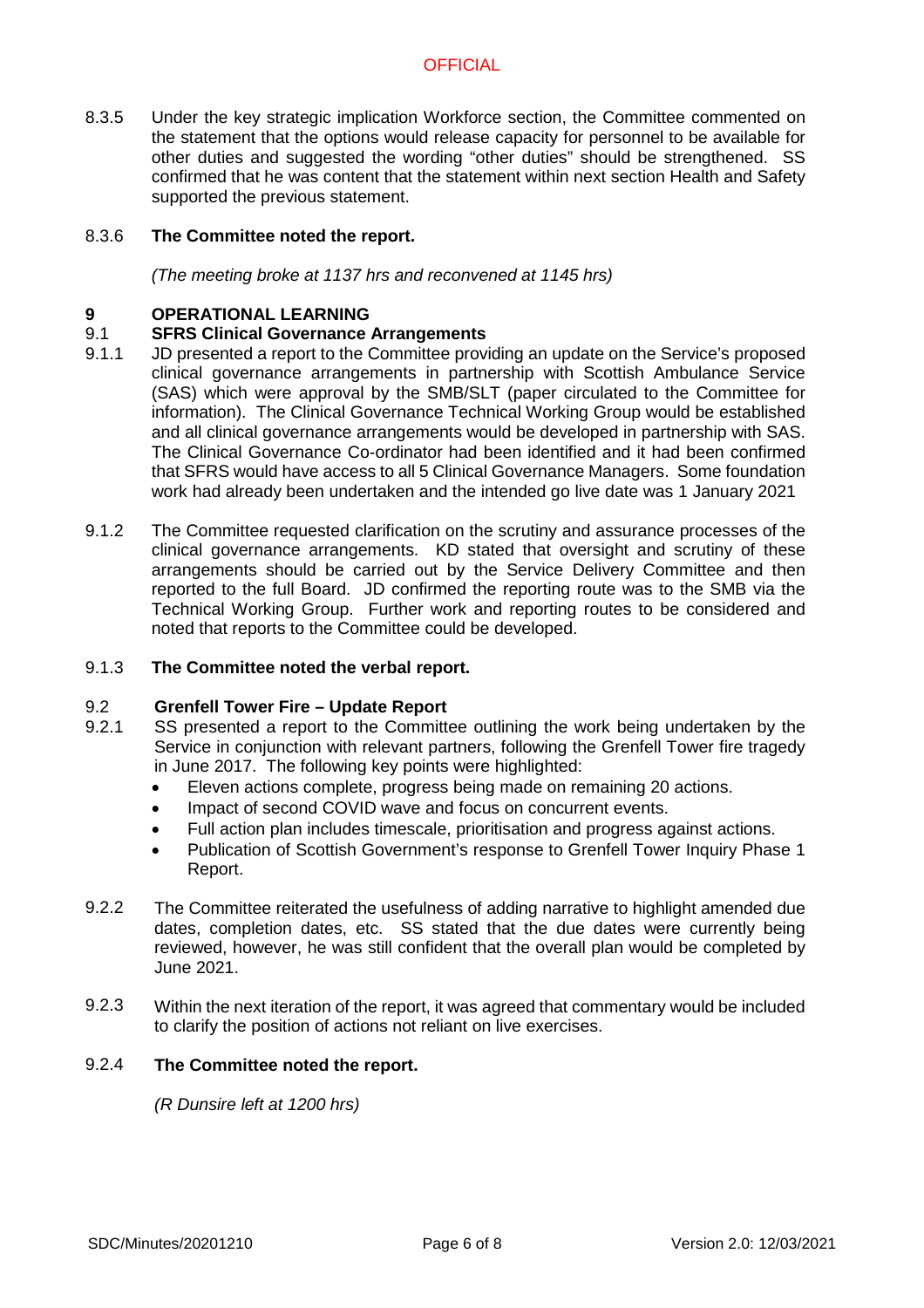## **10 SERVICE DELIVERY RISK REGISTER**

#### 10.1 **Service Delivery Risk Register**

- 10.1.1 SS presented the Service Delivery Aligned Risks noting that the Directorate risk register was reviewed monthly to ensure the probability, impact of the action and control measures in place were appropriate.
- 10.1.2 In regard to Risk SD8 (unintentional harm within our communities), SS indicated that this focussed on partnership and data sharing and the Service ability to effect change and improve community outcomes.
- 10.1.3 In regard to SD10 (enforce fire safety legislation), SS informed the Committee that following a recent review, the current risk rating had been increased to more accurately reflect the current position.
- 10.1.4 In regard to SD1 (failure to mobilise), SS confirmed that this has been recently reviewed and the current risk rating remained unchanged. The Service had undertaken all appropriate and available actions/control measures, however, the risk remained high. He commented on the reliability issues recently experienced with control terminals.
- 10.1.5 In regard to SD2 (inability to plan), SS noted that this risk referred to resourcing as well as planning. Due to the external funding position being unknown, SS confirmed that there remains a possibility that we would be unable to appropriately resources and plan for major events ie COP26.

## 10.1.6 **The Committee noted the report.**

#### 10.2 **Draft InPhase Risk Register Example**

- 10.2.1 CF presented the Committee with a demonstration of the Draft InPhase Risk Register and highlighted the following:
	- Currently still under development. Anticipated to go live in late January 2021.
	- Dedicated pages for Strategic Risks and Directorate Risks showing the inherent, current and target risk ratings.
	- Ability to filter by Risk Owner, focus on individual risks, review data submitted to individual Boards, review control measures and download reports.
- 10.2.2 CF confirmed that the risk information would be available to all InPhase Users.
- 10.2.3 CF anticipated that the InPhase risk reporting would be submitted to the Audit and Risk Assurance Committee meeting (21 January 2021).
- 10.2.4 Following the Data Developer recruitment process, CF confirmed that the successful candidate would take up their position in early January 2021.

#### 10.2.5 **The Committee welcomed the demonstration and noted the verbal update.**

## **11 FORWARD PLANNING**

## 11.1 **Committee Forward Plan**

- 11.1.1 The Committee noted the forward plan.
- 11.1.2 The following items were noted:
	- Three phases of operational assurance (before, during and post) will be discussed consecutively at the next 3 meetings.
	- Further off-table discussions on UFAS reporting and potential to be included into the next iteration of the report.